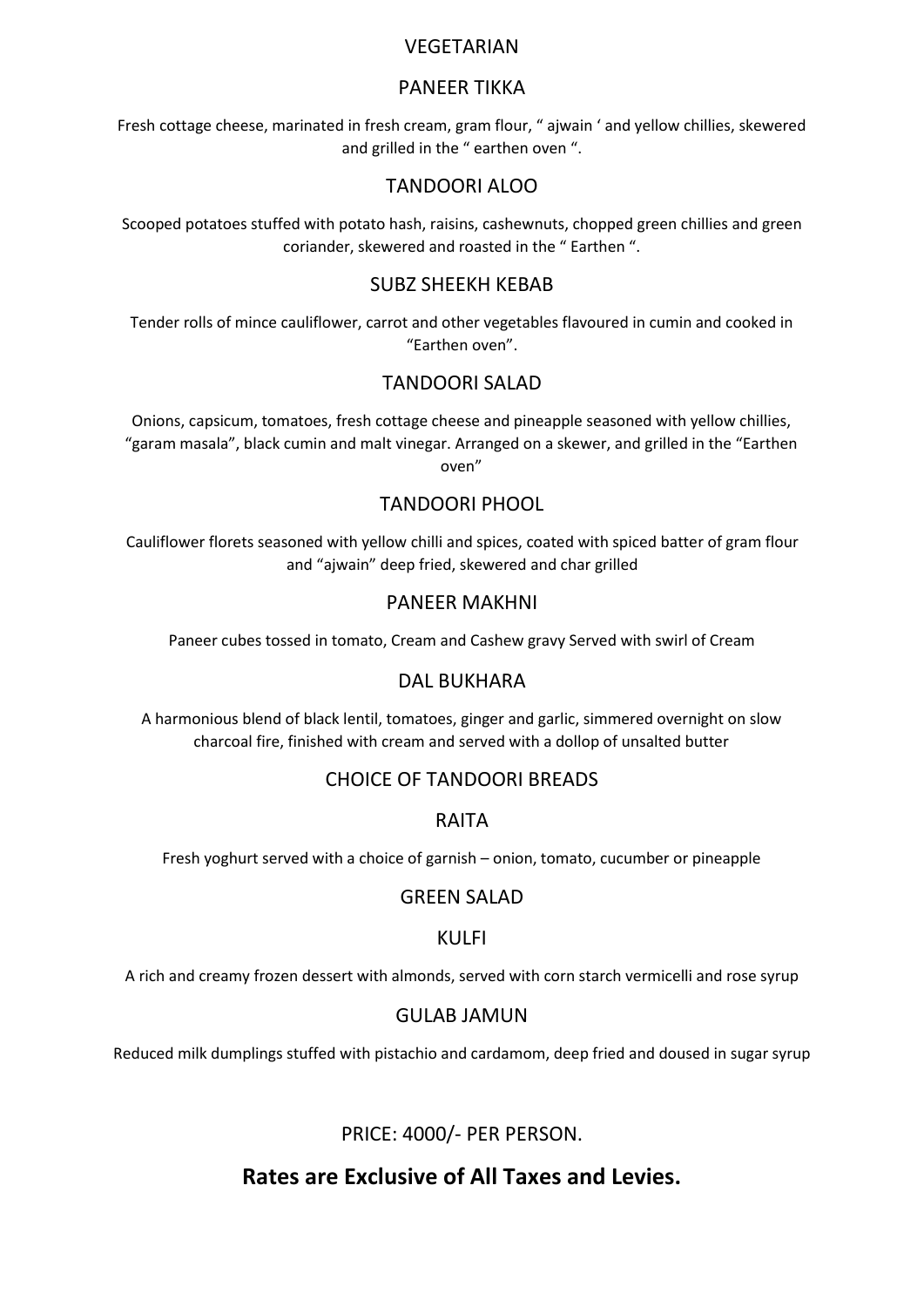### NON – VEGETARIAN

## TANDOORI JHINGA

Jumbo prawns marinated in "ajwain" flavored mixture of yoghurt, red chillies, turmeric and garam masala, skewered and roasted over charcoal fire

#### BARRAH KEBAB

Chunks of leg of lamb and chops marinated in a mixture of yoghurt, malt vinegar and mélange of spices, char grilled

## MURGH MALAI

Creamy "kebab" of boneless chicken blended with cream cheese, malt vinegar, green chilli and coriander, Grilled in the "Tandoor"

#### RESHMI KEBAB

Tender rolls of chicken mince spiced with black cumin, blended with cheese, ginger, garlic and "Royal Cumin", char grilled in "Tandoor"

#### TANDOORI SALAD

Onions, capsicum, tomatoes, fresh cottage cheese and pineapple seasoned with yellow chillies, "garam masala", black cumin and malt vinegar. Arranged on a skewer, and grilled in the "Earthen oven"

## MURGH MAKHANI

Chicken tikka, tossed in tomato, cream and cashew gravy, served with ginger juliennes and swirl of cream

#### DAL BUKHARA

A harmonious blend of black lentil, tomatoes, ginger and garlic, simmered overnight on slow charcoal fire, finished with cream and served with a dollop of unsalted butter

## CHOICE OF TANDOORI BREADS

#### RAITA

Fresh yoghurt served with a choice of garnish – onion, tomato, cucumber or pineapple

#### GREEN SALAD

#### KULFI

A rich and creamy frozen dessert with almonds, served with corn starch vermicelli and rose syrup

#### GULAB JAMUN

Reduced milk dumplings stuffed with pistachio and cardamom, deep fried and doused in sugar syrup

PRICE: 4500/- PER PERSON.

## **Rates are Exclusive of All Taxes and Levies.**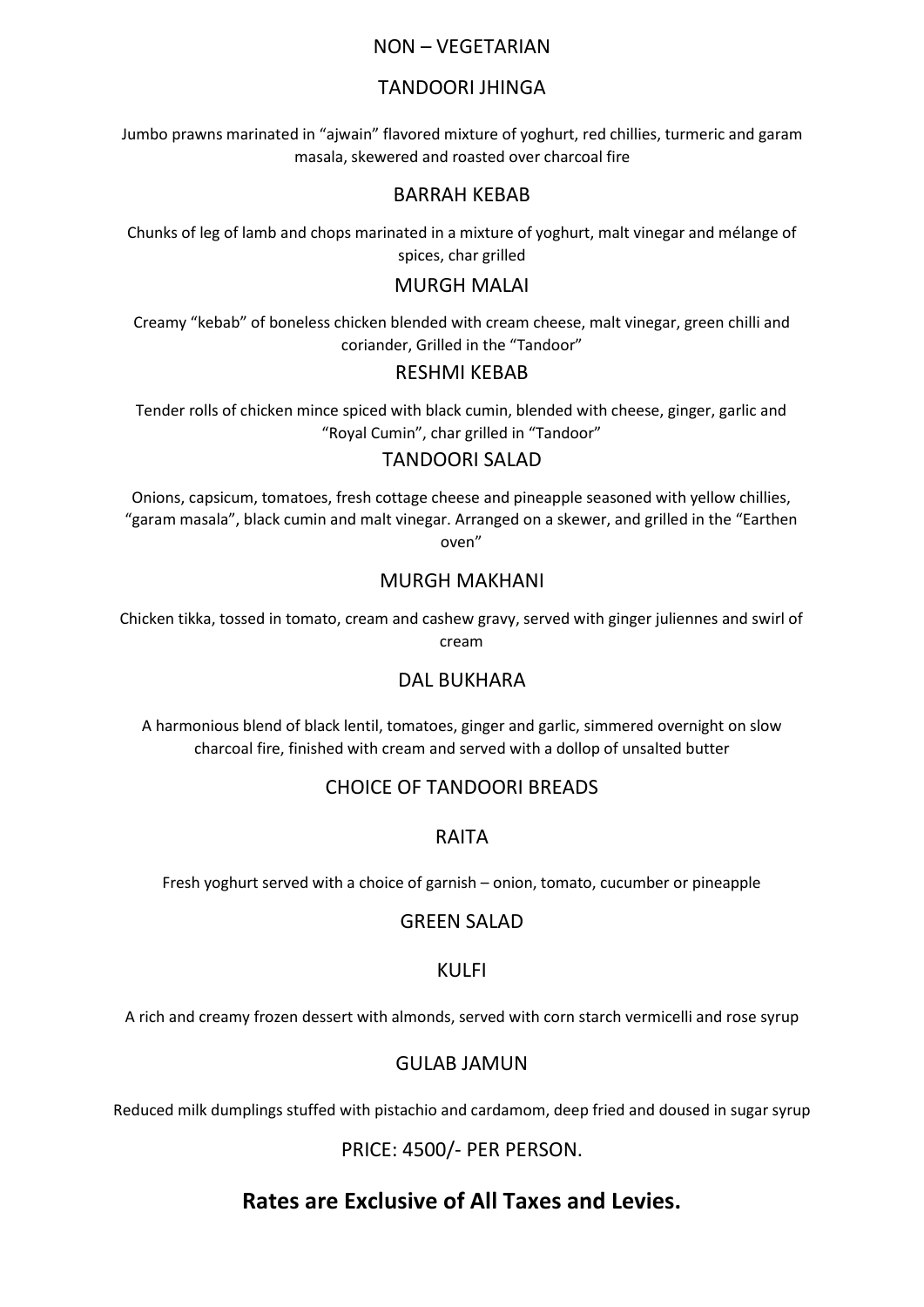#### **SIGNATURE**

## TANDOORI JHINGA

Jumbo prawns marinated in "ajwain" flavored mixture of yoghurt, red chillies, turmeric and garam masala, skewered and roasted over charcoal fire

## MACHLI TIKKA

Boneless succulent morsels of fish marinated with salt, ginger & garlic paste, turmeric and lemon juice, laced with tandoori curd masala and cooked to perfection in tandoor

#### SIKANDARI RAAN

Whole leg of spring lamb, braised in a marinade of malt vinegar, cinnamon, black cumin, red chilli paste and finished in the "Tandoor"

#### BARRAH KEBAB

Chunks of leg of lamb and chops marinated in a mixture of yoghurt, malt vinegar and mélange of spices, char grilled

#### MURGH MALAI KEBAB

Creamy "kebab" of boneless chicken blended with cream cheese, malt vinegar, green chilli and coriander, Grilled in the "Tandoor"

#### RESHMI KEBAB

Tender rolls of chicken mince spiced with black cumin, blended with cheese, ginger, garlic and "Royal Cumin", char grilled in "Tandoor"

#### TANDOORI ALOO

Scooped potatoes stuffed with potato hash, raisins, cashewnuts, chopped green chillies and green coriander, skewered and roasted in the "Earthen oven"

#### TANDOORI SALAD

Onions, capsicum, tomatoes, fresh cottage cheese and pineapple seasoned with yellow chillies, "garam masala", black cumin and malt vinegar. Arranged on a skewer, and grilled in the "Earthen oven"

#### MURGH MAKHANI

Chicken tikka, tossed in tomato, cream and cashew gravy, served with ginger juliennes and swirl of cream

#### DAL BUKHARA

A harmonious blend of black lentil, tomatoes, ginger and garlic, simmered overnight on slow charcoal fire, finished with cream and served with a dollop of unsalted butter

#### CHOICE OF TANDOORI BREADS

#### RAITA

Fresh yoghurt served with a choice of garnish – onion, tomato, cucumber or pineapple

#### GREEN SALAD